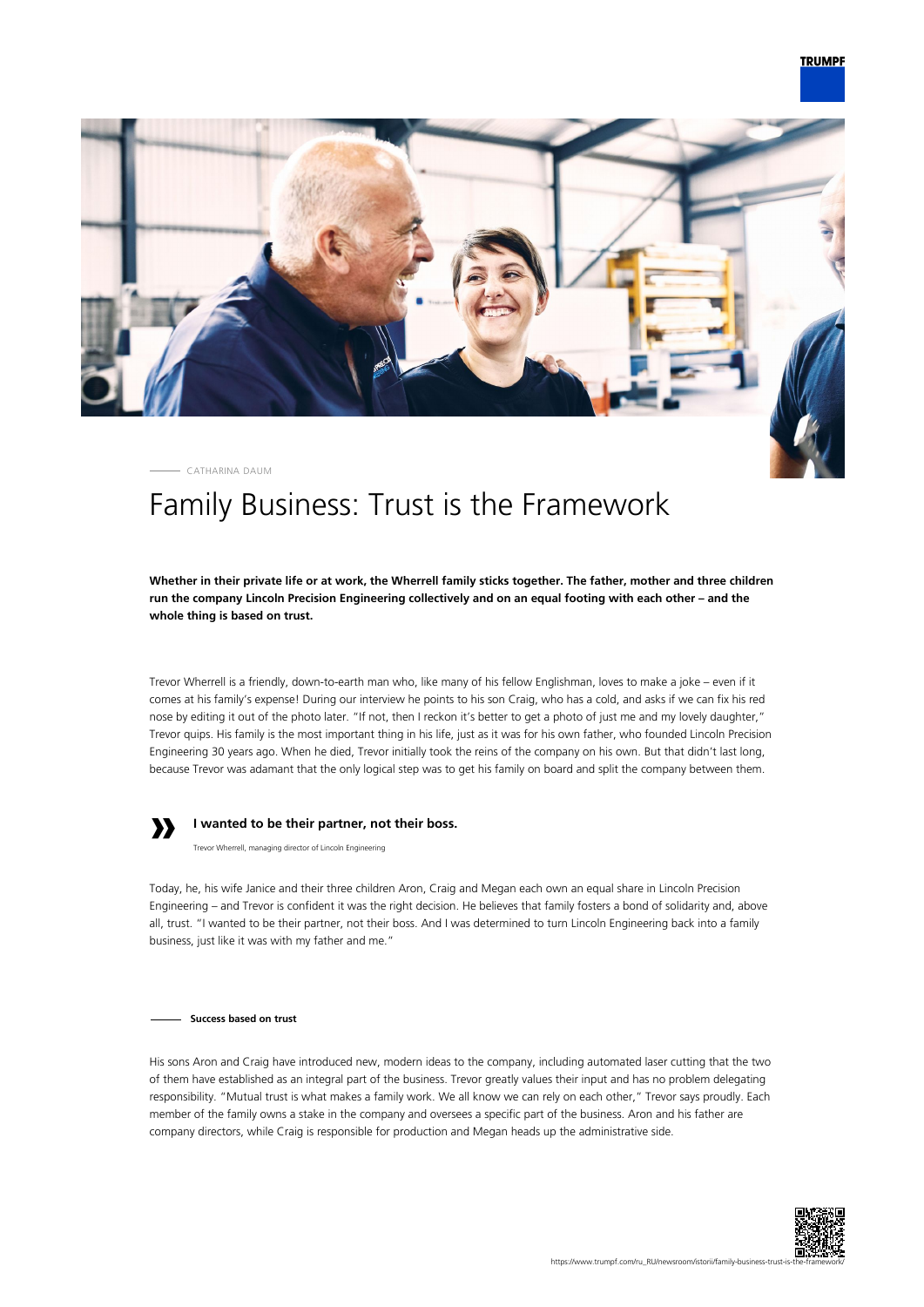

### **Time to grow**

Lincoln Precision Engineering specializes in manufacturing products for the agricultural, motorsport and construction sectors. The company has landed an increasing number of projects over the past couple of years. That, in turn, led to increases in headcount and machinery, leaving their old factory bursting at the seams. "We were constantly treading on each other's toes," says Trevor. A new factory was the obvious solution, and they were determined it should be exactly right, as his son Aron explains: "An architect's firm planned and built the facility to our exact specifications and requirements. We were involved in the design process – and we're delighted with the results."

#### **A common goal**

The company's new site came online in May 2018. It is 50 percent bigger than the old factory, so there is plenty of space for more employees and machines. "As soon as we moved in, we purchased two new TRUMPF bending machines. And we're already looking for new people," adds Trevor.



TRUMPF is an integral part of Lincoln Precision Engineering's machine park. For example, the company owns a TruLaser 5030 and two TruBend 3120.

– Claus Morgenstern



The company Lincoln Precision Engineering is run by father, mother and three children together and on an equal footing.

– Claus Morgenstern

He is convinced that Lincoln Precision Engineering owes its success to the family having a shared goal. "We're basically always here. We work around the clock," he jokes. In reality, the Wherrells understand the importance of taking time off but, even then, they spend much of it together. They all live close to the company, none of them very far from the 2,000-year-old town of Lincoln on the east coast of the British Isles. The family often meets up at the weekend to support Aron's nine-yearold son Lewis, who is a keen go-karter. He shares more than just his nationality and first name with the Formula One world champion Lewis Hamilton. Both of them took an interest in motorsport from an early age and quickly made a name for themselves. The youngest Wherrell is now one of England's most successful racing drivers in his age bracket. Trevor is proud of his grandson and shows us photos and videos of training sessions and races. What makes it even more special is that the family is Lewis's pit crew – and that they build his go-kart themselves on their TRUMPF machines.

### **Powerful machines for a successful company**

Lincoln Precision Engineering started out as a machining company but has since built up an excellent reputation as a sheet metal fabricator. It all began with a second-hand laser machine, but the family quickly realized that long-term success would require a machine that offered consistently high quality. An internet search led them to TRUMPF and, seven years ago, the family invested in its first TRUMPF laser cutting machine. Since then, they haven't even considered switching to another machine maker: "We would inevitably be disappointed because we are completely satisfied with TRUMPF and know we can trust our local TRUMPF sales rep. So why change?" says Trevor. Today, the company owns a fleet of TRUMPF machines, including the TruLaser 5030 2D laser cutting machine and two [TruBend 3120](https://www.trumpf.com/ru_RU/produkcija/stanki-sistemy/gibochnye-stanki/trubend-serii-3000/) series bending machines.

#### **Handing the baton to the next generation**

The English company is determined to keep growing. Over the next five years, 58-year-old Trevor intends to gradually step